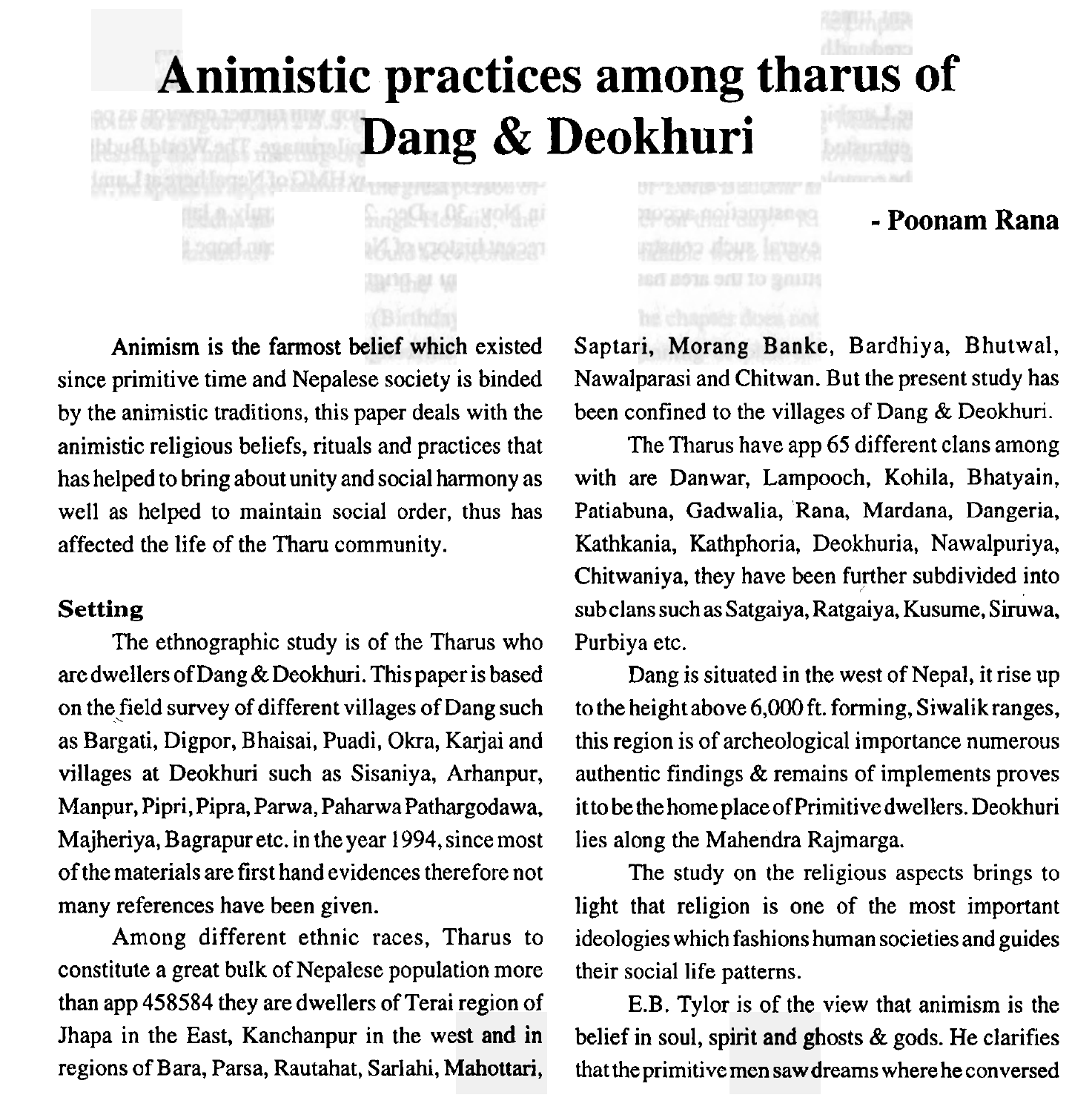with others while all the time he was assured by friends that he was a sleep after which there emerged aconcept that there was a soul which left the body and when it returned an individual woke up, but there were times when the soul left for good never to return and then the individual never woke up and it was believed that his soul left for distant land from where there was no return. But primitive belief also persisted that at times some dissatisfied spirits returned and possessed individuals and to drive it away emerged shamanism.

The Tharu ethnic communities are followers of animistic beliefs as defined by Tylor they believe in life after death, about good  $&$  bad spirits, fetish, they are believers of spirits that dwell on stones, animals, trees, streams mountains as in vedic ages. The general belief that persists is that, if the spirits are displeased then the evils in form of natural calamities epidemics would befall them and mordes to please such deities they offer ritualistic sacrifices and the medium of transmission between the man & spirit is the Dhami known by the name of Gurba among Tharus.

These spirits play significant role in their lives in shaping their destinies infact the whole social structure and system of the communities has been guided by such beliefs & practices handed down from generation to generation so much so that each minute misfortune to large calamities, peace & prosperity all have been regarded as the will of the spirits. Such animistic beliefs & practices which usually is regarded by modern society as a hindrance for development, on the contary to the Tharus these beliefs & practices have helped them to bring about social cohesion at the community levels as well as provided them with power & strength of force to survive against the harsh nature which is beyond their understanding. This has also helped them to safeguard their traditions & culture.

In order to simplify the paper presented only

relevant aspects associated with animism religious beliefs  $\&$  practices have been included  $\&$  different questions have been formulated.

- **EXECUTE:** How have the different animistic ritualistic  $\mathbf{a}$ . wi practice, beliefs, festivities connected with fferent social aspects help in bringing about prosperity and safety of the community?
- b. While dealing with the paper we get introduced to two most significant personalities who **ive played an important role ir** guiding their dives.

ritualistic sacrifices in order to be protected & to obtain their blessings. Like any other primitive communities of the world Tharus have been followers of animism which earliest was simple but in course of development process the rituals became complex. Their belief in the supernatural spirits is one of veneration; fear dependence and they worship the deities and offer

rulen biessings.<br>"They believe that the destinies & fortune of making are influenced by supernatural spirits"

Tharus too believe that their destiny and their prosperity which is mainly based on agriculture is (Caughley et al, **1971:** 15) influenced by different spirits and in order to evoke then they perform different rituals & practices.

> land mantras, infact for outsiders it is a land of witches, every villages have some<br>eight, to, tan, known, es. Dains, and villagers and he thus protect them from epidemics." unshakable belief exist that if Dains get offended they not only kill but spread<br>epidemics in the village and in order to offended they not only kill but spread<br>epidemics in the village and in order to "Tharus are believers of ghosts spirits eight to ten known as Dains and scare away the Dains help is taken from exorcist (Gurba) and he is given paddy by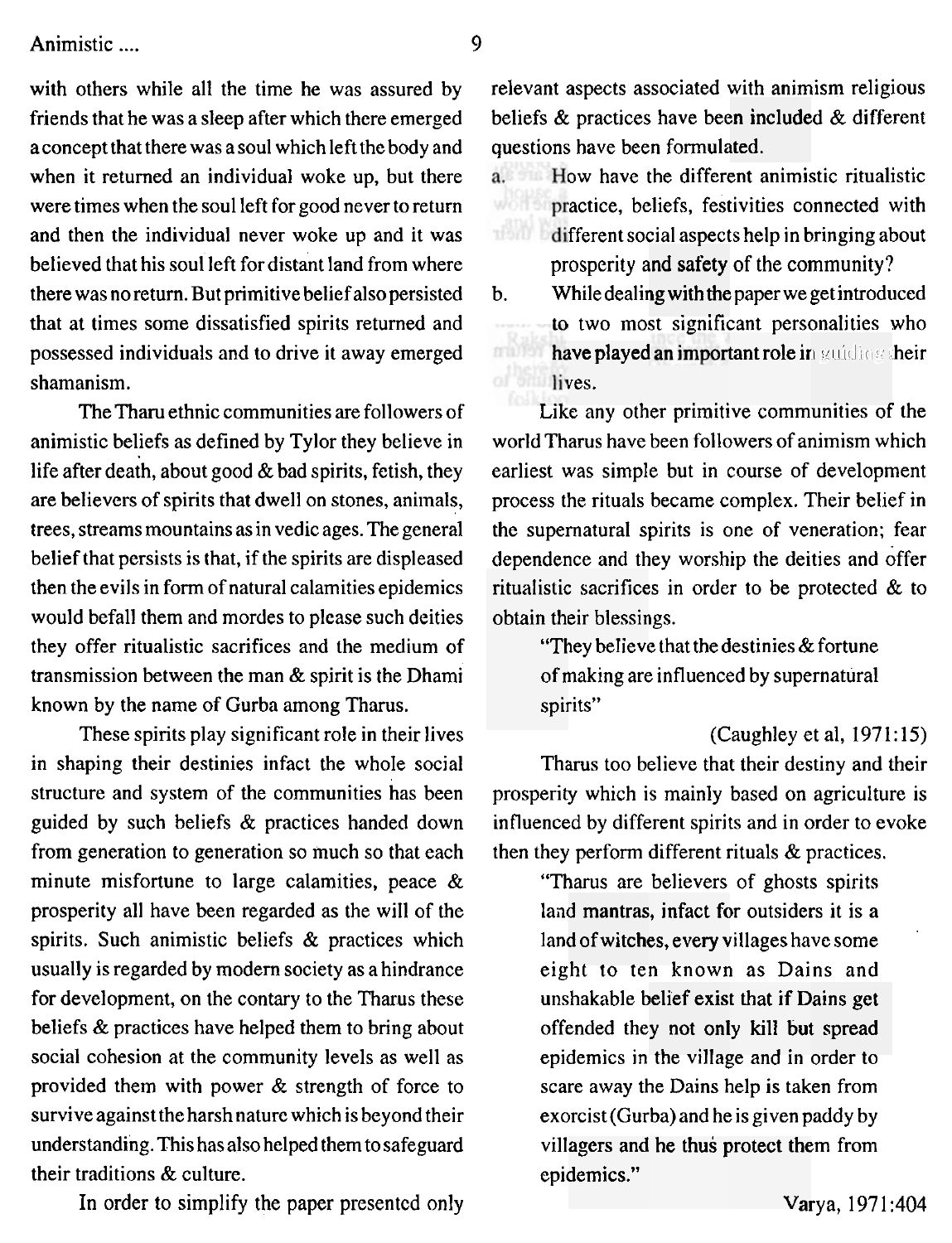practices guides their social life as well as brings life are analyzed. about harmony and social cohesion. To them each & every aspect of nature, mountains rivers stones are all **The Devarar**  fetish or dwelling places of spirits who are some how Among the Tharus of Dang & Deokhuri there means of offering sacrifices in order to over disaster they house different fetish forms in which resides which may create havoc within the village and their different spirits. sole object is to please these spirits who in return This Devearar exist either in the house of the

spirits & fetish prevalent among the Thurs of Dang  $\&$  son, all the fetish forms existed but among younger Deokhuri have been discussed & the rituals beliefs  $\&$  son the deearara comprised only of Diya & Kucho practices that are closely related with their life cycle known as Barni.

But the reality that exists is that such beliefs and ceremonies  $\&$  festivities associated with their social

or the other related with their social life and their is a special room in every house like the Pooja Kotha main emphases in performing rituals & practices by known by the name of Devarara of the place where

protect & bring peace and happiness & fortune to eldest or the youngest son at Dang. However at their community. Deokuri it exist in every house only the numbers of In this paper different animistic deities and fetish<sup>1</sup> forms varied for e.g. in the house of the eldest



**The deities within the Devarara** 

values.

#### The deities and their importance

inform of horse as shown in the figure and it was the them.

The above outlines sketch clearly denotes or dwelling place of spirit Gharwa who was worshipped shows fetish fonn where resides the deities, the to overt or avoid illness thatmay lay footholds in their names have been mentioned. These are of symbolic houses. In case of illness on the advice of Gurwa sacrifices of pigs, fowl, chicken were offered to the deity to cure their illnesses.

Diya- symbolizes the deity of fire and it was The Gharwa- was symbolized by a fetish burntdaily as homage to different spirit that protected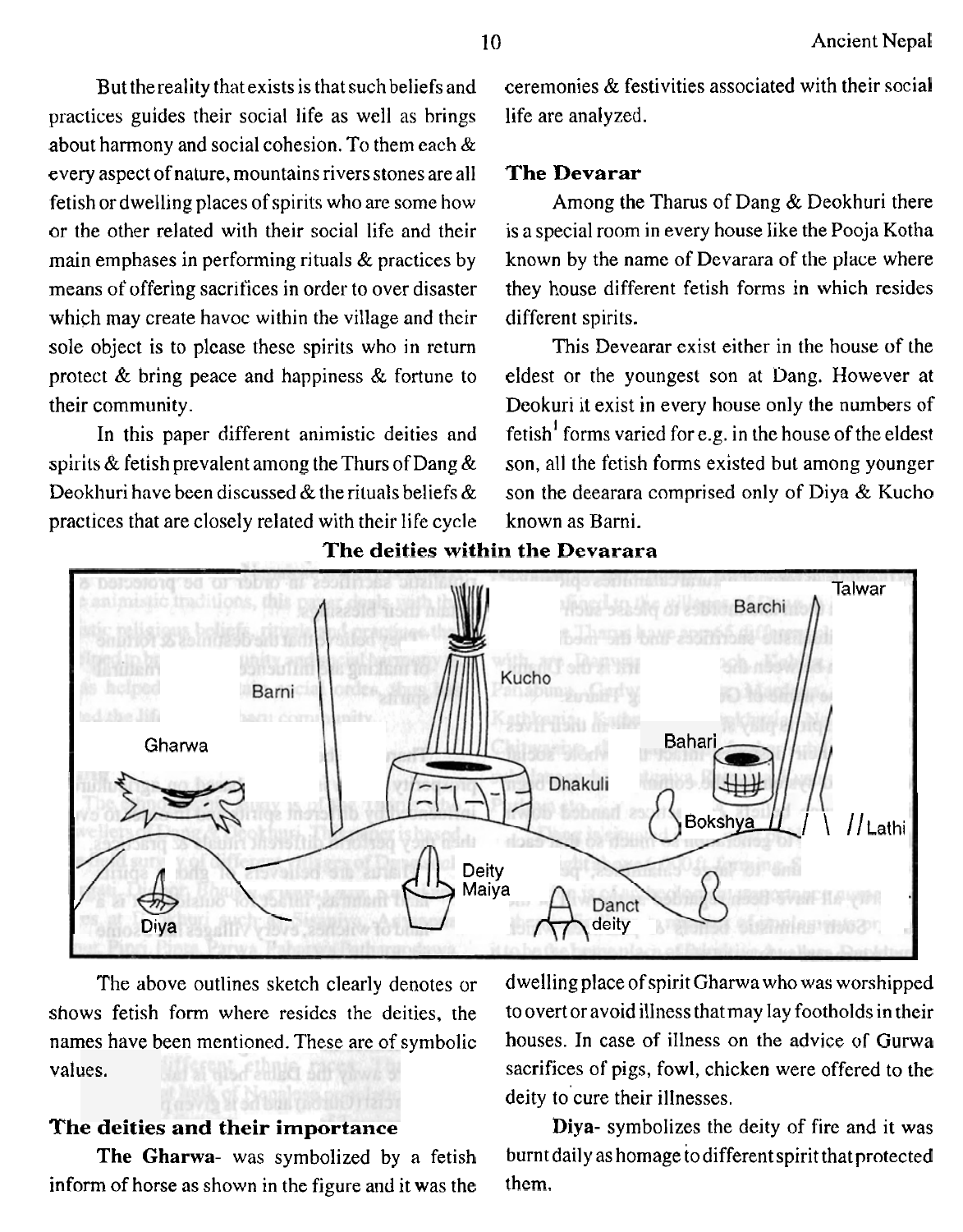**Maiya-** was the deity symbolized by an iron form which was the fetish on which resided the spirit of Maiya deity who looked after them and protected them and they worshipped it by offering sacrifices of goat sheep pig Rakshi and Jad and in return they asked the spirit to preserve them from evils.

**Dancho-** was the deity who preserved them from thieves the interesting fact was that this deity was robbed and brought from another goan<sup>2</sup> and then placed it in their Devarara. This was the spirit who accepted sacrifices of animals.

**Dhakuli-** was used to keep Anna, it probably symbolized anna<sup>3</sup> Devata's spirit who if pleased provided them with ample crops & harvest.

**Bahari** & **Dahari-** also known as Dehari within which food grains were kept small representations of large Dehari<sup>4</sup> was kept within the Devarar. The belief exist that if it was worshipped its spirit would provide them good harvest  $&$  their Dhahari would always be full. In doinw do swash, out as w

There was  $Kuthco<sup>5</sup>$  and Barni which was changed every year there was rised in the cleansing of Devaras, there was also Barchi, Talwar, Lathi used incase of auspicious ceremonies by Gurba and it acquired significant position within the Devarar.

the the local label acceived t

In case of death in the family the whole Devarar has to be cleansed & purified because prior to death the sick person was placed near the Devarar, the belief persisted that when a person expires within the Devaras then his spirit straight away left for heavenly abode, beside it belief also existed that if the dead was displeased or had expired without his wish as being unfulfilled then his spirit returned to haunt them & locals were of view that an evil person who died through evil means by eating Poison or hanging themselves then even their spirit turned into *Bhutwa*  or evil spirit who gave troubles to the villagers.

#### **Strict deity**

lere were **<sup>2</sup>** ilso other deities or spirit who were considered to be very strict as they did not accept any considered to be very strict as they did not accept any<br>blood sacrifices this spirit was placed outside the house and was regarded as the sister deity of Maiya and was known by the name of *Suchi*. The local belief persists that this deity was very strict, therefore many of the villagers did not keep Sushi deity because it did not accept any bloody sacrifices nor did it accept Rakshi and Jad, since the Tharus were Matwali Jata therefore many of them did not keep this deity. Local folkloreforetells that one of the Tharu who had earlier housed sushi within the Devaras one day he accidentally on a festive occasion having drunk lot of Rakshi entered the Deverara & Sushi brought about illness to the whole family after lot of worship of offering milk & honey she was separately house outside their hut in the backyard. Since then the tradition to house it outside in the backyard and offering of only milk honey and fruits became a tradition. Havta Bl

#### **Bhumiyar Than of Dang**

In Dang incourse of spirit worship there was a Than<sup>6</sup> where resided the spirit known by the name of Bhumeyar, it was here that Bhuimeyar Pooja or community level worship was performed. This was done by groups of 50 to 70 household who contributed Jad Rakshi, fowl pig, food grains etc. and then the ritualistic Pooja was conducted by Matau (the head) twice a year after the ritualistic Pooja feasting occurs. This ritualistic Poojaat BhuimeyarThan is performed for the preservation of the community from fire, flood, earthquake and epidemics. DITE SLAU

**College Street** 

#### **The Marwathan of Deokhuri**

The Tharus of Deokhuri perform Marwapooja they install wooden fetish as shown in the figure below on which resided different spirits.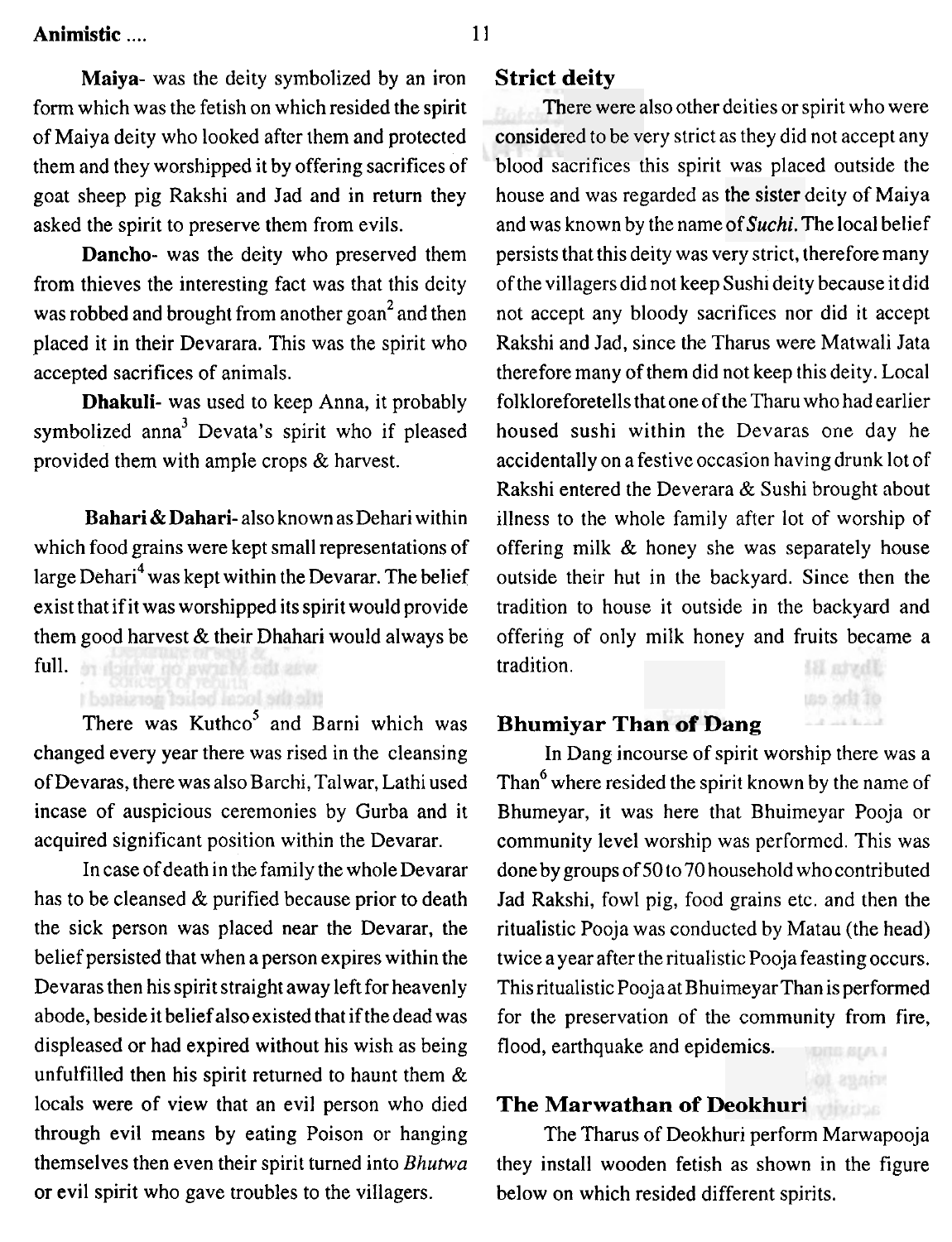#### **Marwa Than at Dang**



The wooden post were Marwa for Annadevata on which resided the spirit Annadeva who helped in growth of good food crops & if pleased provide ample harvest.

**Jhyta Bhumi-** is another Marwa who was the spirit of the earth, the local belief persisted that this deity had to be pleased regularly because it was the mother earth, who provided them good harvest if incase the Bhumi or the land of the tribe was unproductive it was because the spirits were angered and sacrifices had to be offered. In fact during the month of Ashad prior to sowing of rice they perform the worship known by the name of Ashade Pooja it was dedicated to Bhumi spirit, the locals prior to sowing kept boons saying if their harvest was ample then they would offer either cock fowl pig etc. likewise prior to harvesting & cultivation they conduct Pooja Aja and worship the land and then plough. All this brings to limelight how these locals and their deity activity is associated with the spirits who in their belief are a source of power and strength to survive against nature.

**Bharrora-** was the Marwa who was the spirit

of the cattle it preserved their livestock and if this spirit was pleased it increased their number but if displeased it destroyed them completely. Therefore the locals pleased it by offering sacrifices.

**Birakshya-** was the Marwa on which resided the spirit of the cattle the local belief persisted that if the cattle were lost  $\&$  if this deity was worshipped the lost cattle would certainly return home if no harm had come to it. The Marwa Pooja of Deokhuri too was conducted at the community level, the Mahatau was called the Gurba who conducted the pooja, the members of 50 to 70 household contributed foodgrains Rakshi, Jad, alcohol, cock, fowl, pig etc. & festival was also held. The main purpose was to preserve village from epidemics and other natural calamities. It is seen that all these spirits and their worship are concerned with their social aspects and lives of the people were guided by them.

This wooden post which meant nothing for us were of great symbolic & religious values which guided their entire life-patterns.

Beside it they worshipped other spirits by the name of Bhutwa both at Dang & Deokhuri the belief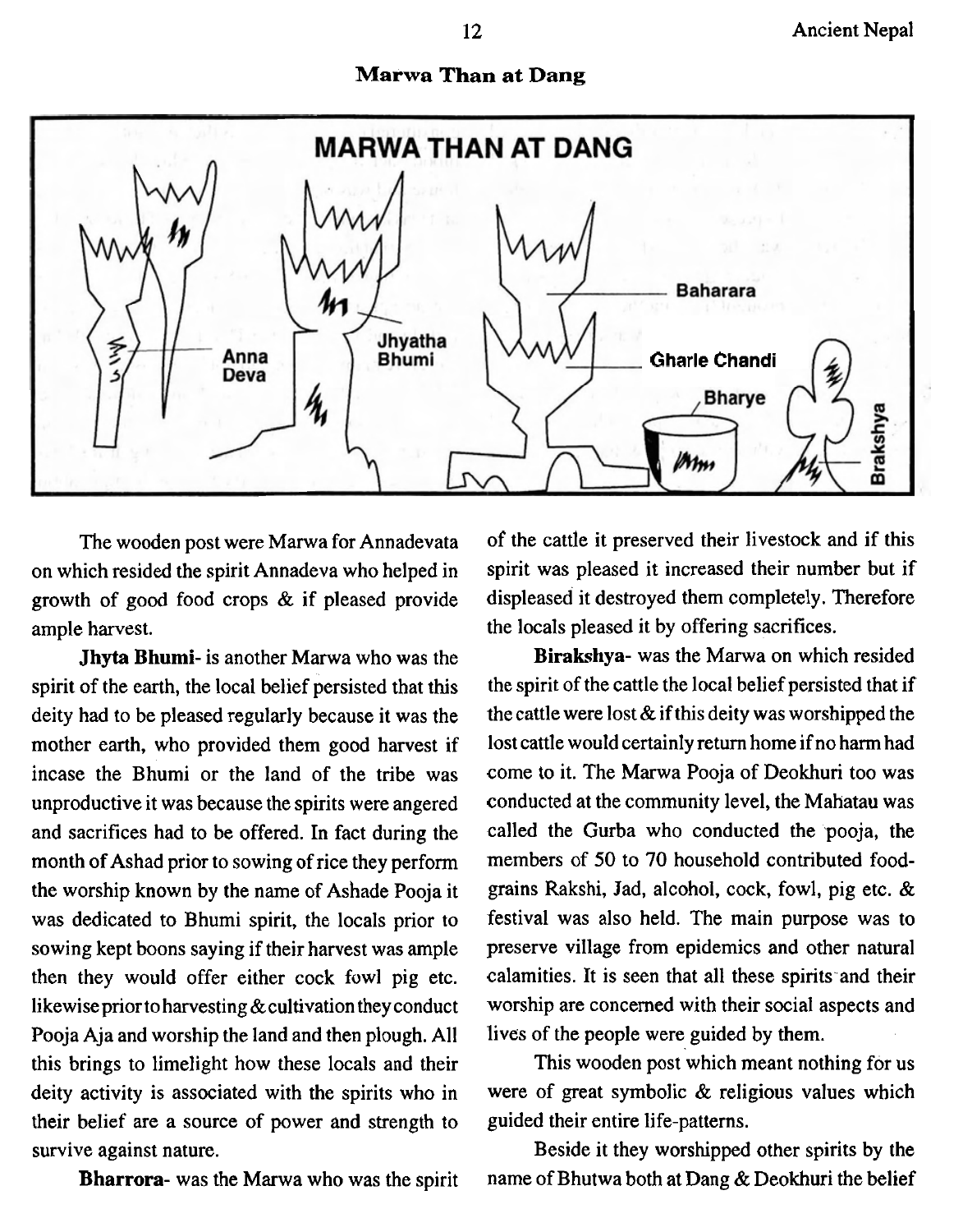persisted that this was an evil spirit who when They also believed in evil spirit known as

Narayan and community level worship  $\&$  offering such evil spirits. were made to them.

displeased caused havoc in the villages therefore **Bokshi** just as Varya 1971 has mentioned that they villages made regular offering, to pacify it so that in were termed as Dians a living incognite infact at return for the offering the spirit would look after the every village there were more than 10 to 12 witches village.  $\blacksquare$  or Dians & local beliefs persists that even to this day **Brahma-** was the spirit of fire and the local on a darkinght, when the whole village sleeps these belief persist that if it was angry it burnt the whole witches burn their finger nails & fly together at the village, this spirit was kept far away from the village riverside to worship their evil gods and if at such and it was worshipped regularly and sacrifices were instances a human eye happens to see the Dians, then offered to please the deity so that it would safe-guard he is killed by them. When displeased the Dians the village from fire. cause epidemics and the only person who can preserve **At** Deokhuri, village known by the name of them from the Bokshi or Dians is the Gurba who in Pipri the Marwa were termed by the name of 26 return takes food grains for safeguarding them from

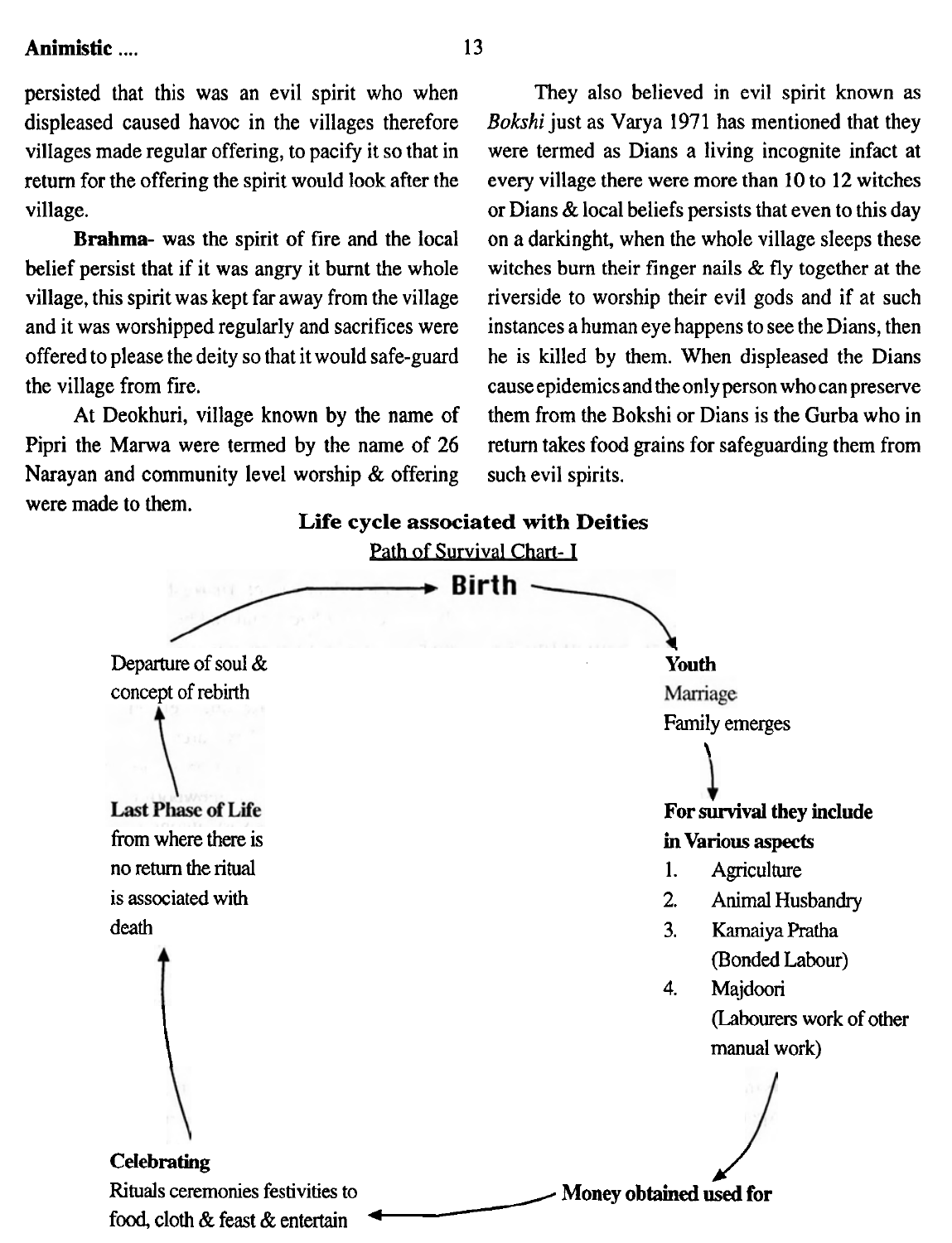The Hindu value system are full of rituals & ceremonies from the time achild is born intodeath an individual follows numerous ceremonies & rituals which can be termed as Samskar,

> "Samskar meant religious purificatory rites and ceremonies for sanctifying the body mind and intellect of an individual so that he becomes a full member of the community ."

> > (Dahal 1985:83)

Such Samskars vary from community to community the term such as Samskar does not exist among the Tharus however tribal and primitive their beliefs maybe, the belief persist that what has life has to persist and theTharus to from birth to death follow numerous rituals.

## **The two most significant person in the life of Tharus**  - **Sorini**

- Sorini<br>— Gurwa
- 

**Birth of a Child-** especially in case of the first male child is an special occasion both at Dang & Deokhuri, just as in any eastern societies they prefer a male child to girl child, in many cases the daughterin-law usually gives birth at her husbands house among well to do Thaurs, they prepare a special room for birth while among others they give birth at Kunti (which is a sleeping room). Sometimes it is the mother-in-law who plays the role of the most significant person in the lives of the Tharu the Sorini, and sometimes it is the local Sorini (or the midwife is called she is an expert at child delivery.)

**The navel cutting ceremony-** and rituals vary slightly in Dang &b Deokhuri among the Tharus of Dang the navel is cut with a clean sickle or Hasiya but recently blades are being used and then the Sorini gives the cut navel to the father of the child who buries it within the premises of Gahari (cowshed) which is within the house.

While among the Tharus of Deokhuri it is the Sorini herself cuts the navel and takes it outside the house and buries it deep just below the thatched roof.

In Dang incase of a first born male child he is garlanded and then as a fee to Sorini the family gives her gifts on the Supa (Nanglo) which is filled with Dhan (grains) and on it a burnt Diya is kept and money is also placed on it and is carried to the Sorenes house.

On the doorway of Tharus house fishing net shoes, leaves of Saer plant and branch of Seej plant are hung inorder to overt evil eye. The local beliefs both at Dang & Deokhuri exist that if a Dian or Bokshi visits the house she gets entangled on fishingnet then is pierced by Barer plant and another belief persist that she cannot pass under the shoes. Thus the harms averted for newborn child and the mother, however beliefs vary among sub groups.

On the  $7<sup>th</sup>$  day an important role is played by Sorini on this day she keeps the child on her lap and the new cloth is given to the child by his grand parents and it is the Sorini who keeps the child name, infact she is regarded as the second mother and is given great respect, she is given the important task of naming the child itself shows of her importance. But the recent trend has changed with the assimilations  $\&$ acculturations of Hindu culture the Tharus to have under gone changes and now it is the parents & grandparents who keeps their child's name.

After the name keeping ceremony the gotiyar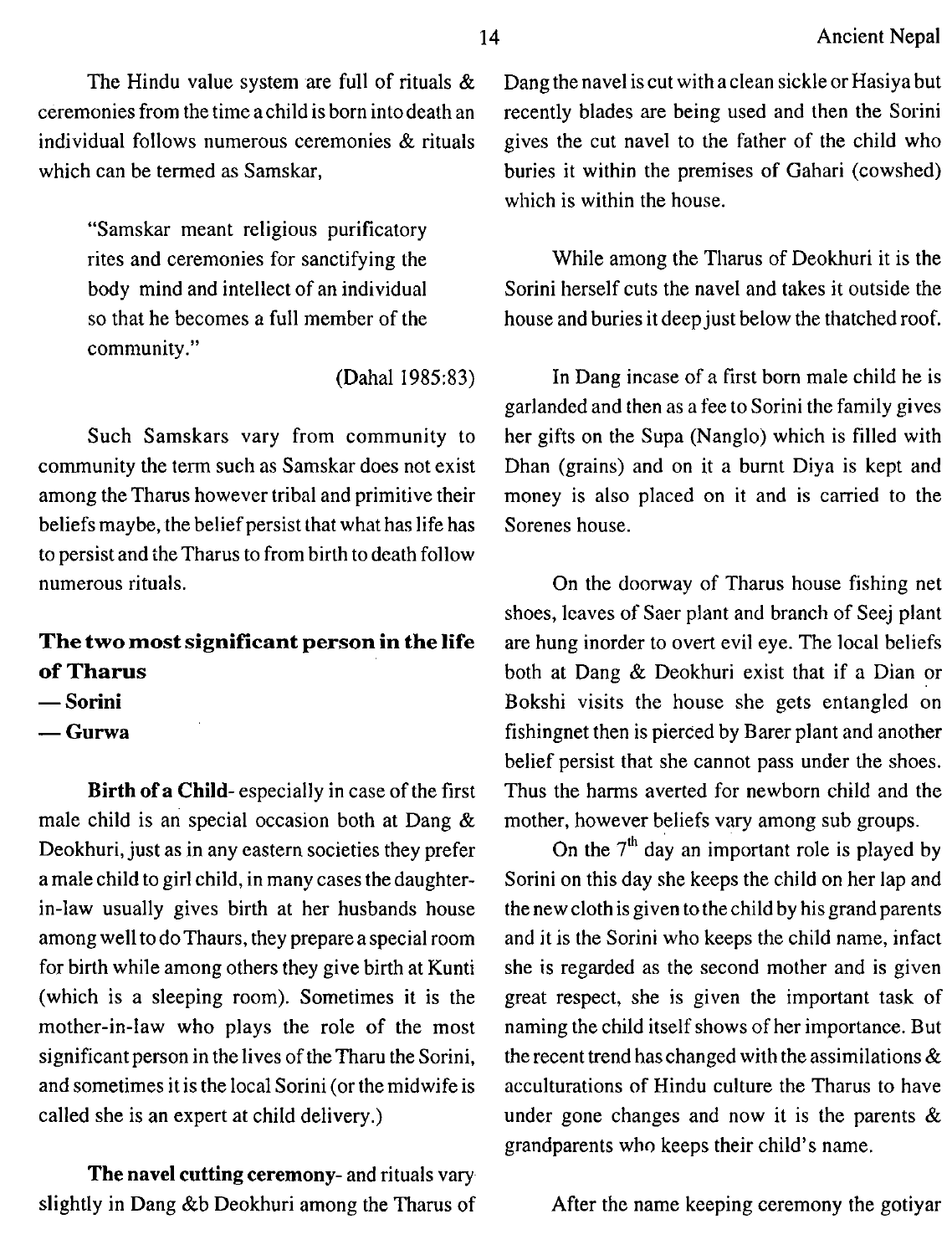(relative) are called  $&$  feast is held, again important position is given to the Soroni, after the feast lot of girfts, rice, Dhan, meat alcohol, money cloth are given to her. It is during this feast that the brides parents come and bring gifts of meat, alcohol, money & new cloth for the child & the mother and Sorini. This system varies among subsects even the feasting ceremony is done in accordance to their capabilities.

#### **Rice feeding ceremony**

When the child is 5, 6 months old incase of the first son the solid food of rice is fed by the nearest gotiyar and gifts of meat milk new cloth money is also given both to the mother  $\&$  child  $\&$  feasting is held.

#### **Hair cutting ceremony**

Similar to Chewar, among the Tharus of Dang & Deokhuri, hair is shaved but tuppi is kept in all theseceremonies the Sorini is given important position of respect.

#### **The role of Gurwa**

Another person who exist in every walk of life in the Tharu society is Gurwa, he is their protector against evil he is their healer, the chanter of mantras the sole medium between man & spirit, he is the holyone similar to the witch doctors of Africa.

Among Tharus of Dang there is a special ritual associated with preservation of the child beside avoiding evil eye.

#### **Ritual for child preservation**

This ritual is performed twice a year on Chaitra  $&$  Paush, the Gurwa comes on such occasion and five places are plastered withred mudmixed with cowdung such places are said to be purified and sacred, furthermore eight other smaller place are plastered and on each plastered places leaf cups filled with grains are kept and on it burnt Diya are placed & copper coitus are placed on each of them and other materials required for the ritualistic purpose are Jaiphal  $&$  beetle nut and 2, 3 smalls chicks. The grand parents or the mother sits nearby with the child, the Gurba beats the drum and then continues with the chanting of the sacred mantra time and again he offers to spirits flower &vermilion & finally holds little chicks and them with the knife he cuts the feather of the leg & applies tikka to the little child. Then the feast if prepared  $&$  all gotiyars (relatives) are invited after the feast small portion of meat, grains, alcohol, money is carried by the person to gurwas house, infact prior to inviting him on such occasion Rakshi, Jad grain is send as an invitation, just as the Sorini the Gurwa to holds an important position for himself in the Tharu community. The spirits responsible for preservation of the child at Dang was known by the name Chaitra & Bhakura, & the Gurwa evoked it.

Another similar ceremony for child preservation is held on the month of Magh & Baishakh is it done or performed at the community level where 80 to 60 households contribute Jad Rakshi, grains, pig fowl and other required material such as Lauka, Ginger, Dhatura etc. again it is Gurba who chants mantra and cuts the chicks feather if there are60 households then the feather of 60 chickens are offered to the deity inorder to please it and then fast is held. Thus in this manner it is believed that the deity safeguards the children of the village.

Thought in Deokhuri we do not come across any of such rituals which are observed inorder to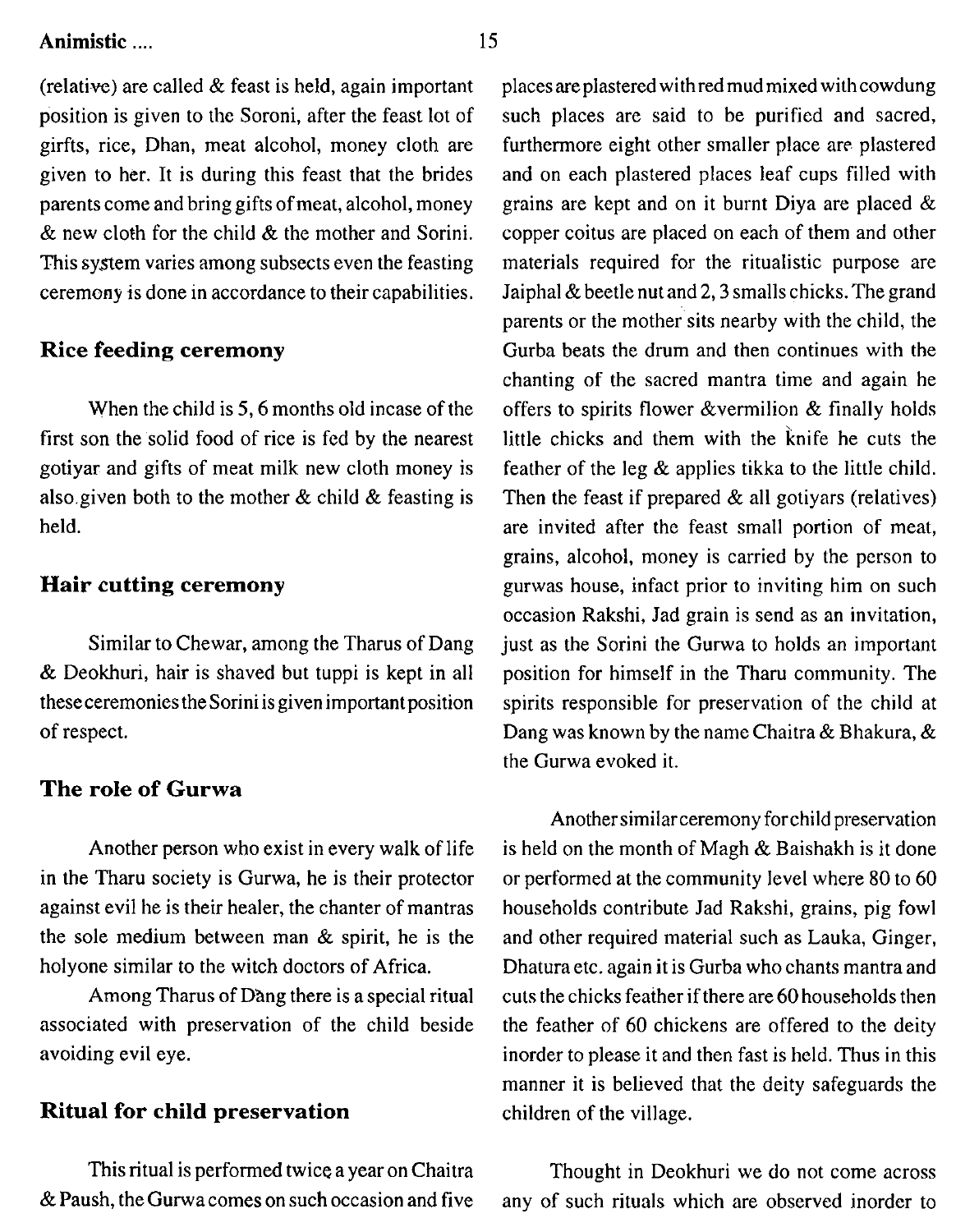safeguard the children however there does exist certain spirits known by the name of Maiya Devee and the parents have to offer worship to her through the Gurwa who is the only medium ofcommunication between man & spirit. If the child suffers from fever or vomits or is the victim of diahoreal diseases then the belief persists that the deity is angry and at once Gurwa is called  $\&$  chanting of mantra is done  $\&$  fowl, chicken, pig as required is offered to please the deity. However since this area of study lies near the developed region where people have already had knowledge of health post, therefore despite showing to the Gurwa if the child still suffered then he was taken to the health post this is however uncommon among Tharus of Dang who dwell far away from the modern world.

Marriage- is an important aspect of any community be it primitive or modern, likewise the Tharus of Dang & Deokhuri observe it in their own manner, They observe insert taboos and local belief persists that children born of those who do not observe such taboos are usually lame, therefore such marriages are forbidden.

#### **The types of marriages that prevail among Tharus of Dang** & **Deokhuri are**

- Early marriage.
- Satta Patta marriage
- Arranged marriage
- Elopement

Child marriages, widow marriages, remarriages marriage of unsuitable age etc.

The findings were that the child born out of the marriage contracted between people of same clan were called *Seethe* earlier they were tabooed by the Tharus but recently changes has emerged and such

marriages are being accepted. Beside it there were also *marriages* of *unsuitable ages* were 8 years old boy wedded girl of 14 years, infact such marriages exist to this day, incourse of field work the researcher came across a couple where a boy was 21 and a girl of 31 though of course while looking there was hardly any differences yet such marriages were held for the sake of conducting household & agricultural works.

Early marriages- Where thechild of4 wedded with a girl of same or little younger age this kind of marriages were common, but recently changes have taken place. In cases of early marriages the girl is brought to the grooms choose only after she reaches the age of puberty.

Satta Patta marriage- which exist no more was common among the Tharus of older generation Krsna who now is *75* was married at the age of 18 with Siva Hari Chaudhary the elder, after one year his youngerbrother Lal Hari Chaudhary wedded Sankara, after which Siva Hari Chaudhary handed his wife Krishna to Lal Hari and took Samkara as his wife she became wife of La1 Hari Chaudhary. But now such customs does not exist, but in her time it was quite common, there was nothing strange about it but recently this pratha is completely out of their system.

Arrange marriages- were common and exist up to this day however the recent trend is more towards elopement infact the father encourages daughter to runaway and later give small feast, this is being encouraged because of increasement in the dowry pratha which is beyond the capability of the modern families who mostly led life of Kamaiyas (bonded laborers). This exists both among theTharus of Dang & Deokhuri. In case of arranged marriages, auspicious day is chosen specially Friday &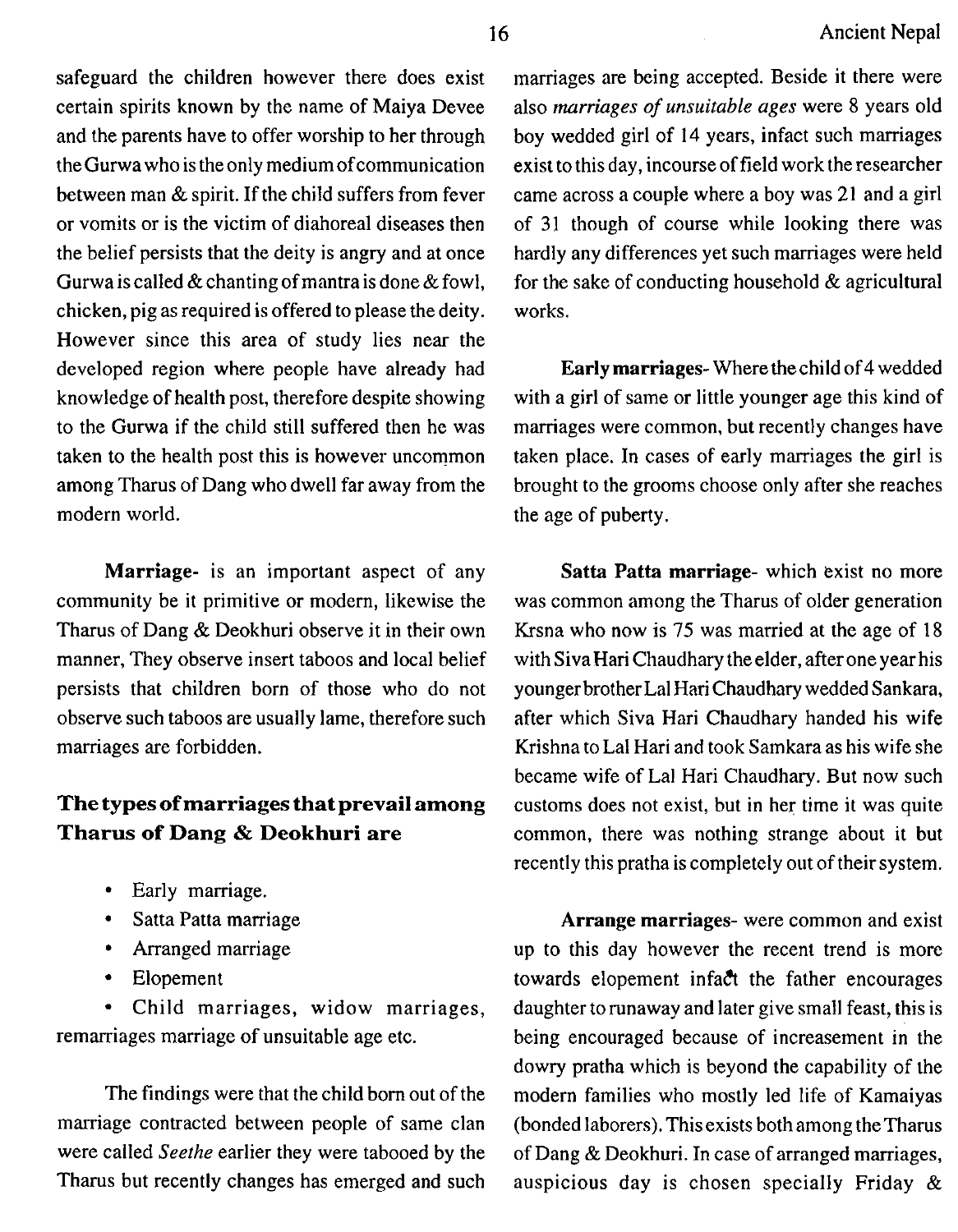Wednesday in Dang and Monday in Deokhuri.

Asking of hand- It is the grooms father who send Aguwa to contract marriage while in Dang the grooms parents themselves go & take with them Rakshi, Jad, Rupee & if accepted, the marriage is considered fixed.

On the wedding day brides guardians go to the grooms house along with gotiyars (relatives) the Gurawaaccompanies them andpooja Ajaof the bride groom is done it is a ceremonial function of the brides parents are rich they even give Rs. 400 to 500 to the grooms or 4 to 5 rupees. In accordance to their capabilities, they also present him new cloth & the gotiyar also gives him gifts of other money or cloth.

Then begins the process feasting were scrumetious feast is prepared, then Jad, Rakshi, pig cock are prepared and then begins the ritualistic ceremonies in which the Gurwa play significant role.

- There is aritual where the Gurwaplaces the grooms hand into brides hand
- Then uses Barchi which is placed in the Devaras, it is taken out by Gurwa and it is fixed on the around plastered with red mud & cowdung then the gotiyar joins head of groom & bride and Gurwa chants mantras & places Barchi on their head though the researcher lacks the symbolic meaning, yet this ceremony existed both among Tharus of Dang & Deokhuri.
- Another important ritual is the Parchedha  $\bullet$ according to which theGurwachants mantra and then sprinkled the water on the head of the groom & the bride.
- There was also ritual which took pace é within the Devars the bride & the groom

were placed infront of the deity here they hold each others hand and the bride touches the grooms feet & all the while the Gurwa chants mantra and "Mulopani" (comprising of sugar & water is given to the groom & bride they drink from the same Batuko (wooden pot then he blesses them.)

The gurwa puts Dhaka of Rs. One on the grooms hand & amidst chanting he applies tikka on the head & then begins feasting & singing, dancing and drinking of Jad & Rakshi which is final phase of marriage.

Another ritual associated with marriage at Deokhuri was that the couple were taken to local Marwa than and had to circumblate it five times and Gurwa chants mantras in both cases gotiyar are invited & feast is held.

After few days bride is taken to her parents home by her nearest goiter & paur (Gift) of Dhikari (special prepared food out of flour of boil rice) meat, Rakshi, Jad and other alcoholic beverages are taken with them, then after few days her husbands brother comes to take her back and he is given feast and then she goes back with gifts ofTikuli, Dhikiri, vegetable, Jad, Rakshi, etc. after this ritual she is considered as having belonged to the house of other families etc.

Othermarriages which are common are widowmarriage remarriage as well as Chariti Tirne where a man runs away or takes away another man's wife and then he pays for her this payment may vary from 1,000 to 4,000 after which she becomes his wife. In all these ritualistic process of marriages the Gurwa plays significant role.

The importance of Gurwa can be seen even in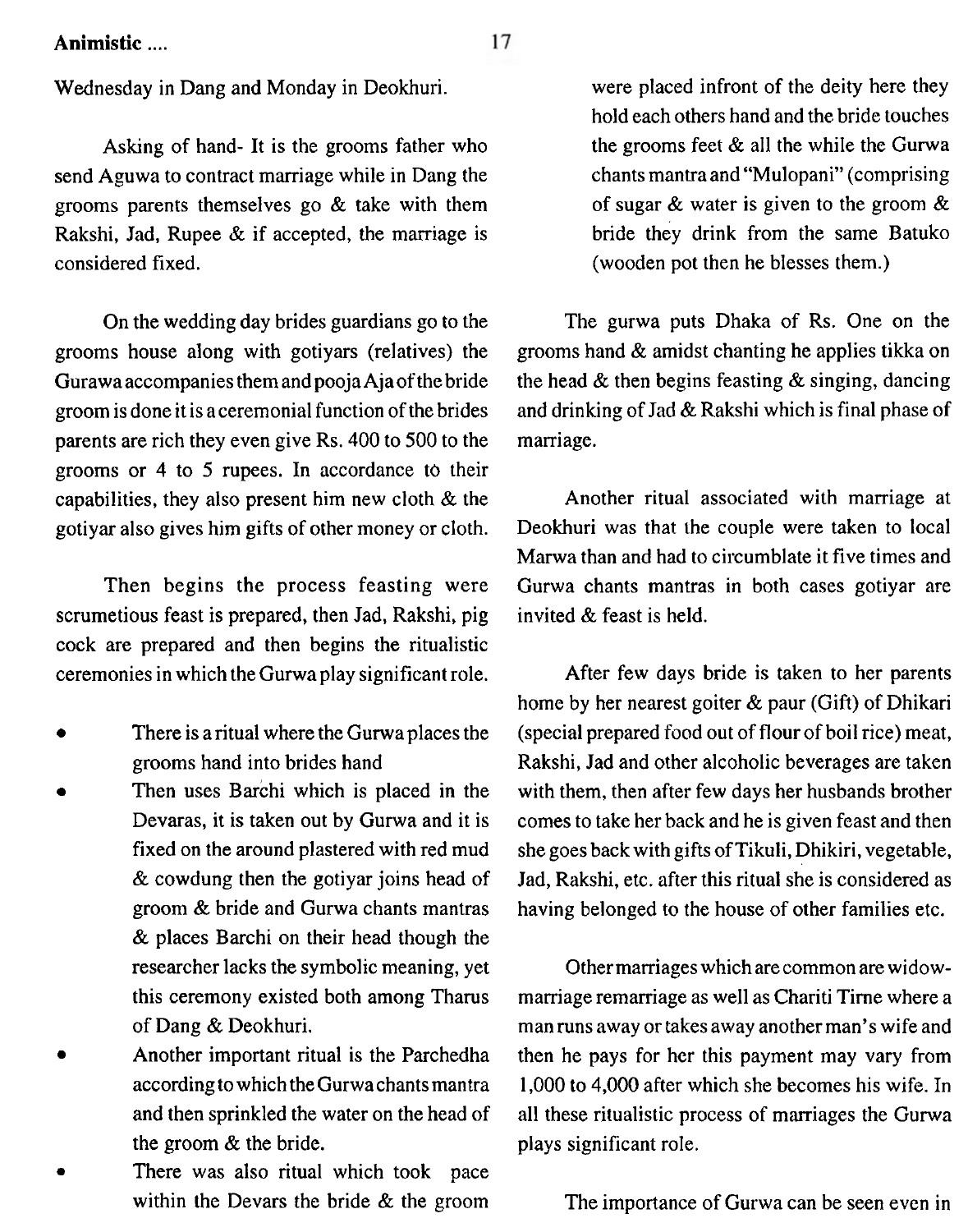the last journey to the land of eternity from where there is no return.

Death however crude is an accepted and an unavoidable fact of life and the Tharus of Dang & Deokhuri have accepted it as a part of life.

Tharus of Dang & Deokhuri prior to death brings the sick to the Devarar and the Gurwa chants mantra for peace  $\&$  easy death, the gotivars are called & body is carried out of the back door on Khatiya placed upside down, new cloth is wrapped and on the chest a burning diya is placed and the nearest gotiyar and sons carry the body and they either bury or burn the dead.

While burying the Gurwa chants mantra if it is a male he is laid facing front, if it is a female she is buried facing down, they bury hisdresses, vegetables, grams etc. & amidst chanting they sprinkle Jau, corn, grain etc.  $&$  then bury it after which sons and gotiyar bathe and the procession returns at Dang they keep Baar Kada (Thorn) on the way so that the spirit of the dead may not return, but this was not doneat Deokhuri, the Tharus of Dang observe 1 1 days rite in which he lives as a hermit and cooks himself while at Deokhuri it is observed for 10 days, during these days they do not touch anyone nor do they eat meat or alcoholic beverages & all ritualistic ceremonies are conducted by Gurwa.

Festivities followed by Tharus of Dang & Deokhuri are-

1 **Maghi-** is the most important festival observed in the month of Maghi for period of 5 days it is a period of festivity  $\&$  joy paur is send the daughter & misrawa brought by them to their parents home it constitute of Tharus of both Dang & Deokhuri celebrate

it amidst joy & festivity in accordance to their capabilities.

- **Dassian-** they also observe Dassian by  $\mathcal{L}$ worshiping goddess Durgaand among some Tharus Tug of war is held & they held feast drink Jad, Rakshi, sing & dance for 10 days.
- 3 **Diwali-** where the brothers gather to be worshipped by their sisters & they give them gifts.
	- **Vasanta panchami** & **holy-** is alsoobserved amidst feasts & festivity during Chaitra. Tharu women observe.

 $\overline{4}$ 

6

7

 $\mathbf{8}$ 

- 5 **Ghattu-** for **15** days, they make clay gods & worship it with flowers & sing & dance on the last day they drown the god a midst singing & dancing.
	- During the month of Shrawan & Rhadra they observe **Harede-** for the preservation of the whole community and the village again among all the festivities any ritualistic ceremonies are conducted by Gurwa who chants mantra and after pooja festivity is held.
		- On the month of Shrawan they observe ritual so that no disease may touch their body or for health & happening or the community.
		- Likewise **Dhuri** is performed on the month of Ashad for the purpose of good health sacrifices to the spirit is offered as advised by Gurwa and sacrifices vary from cock, hen, to pig, goat sheep etc.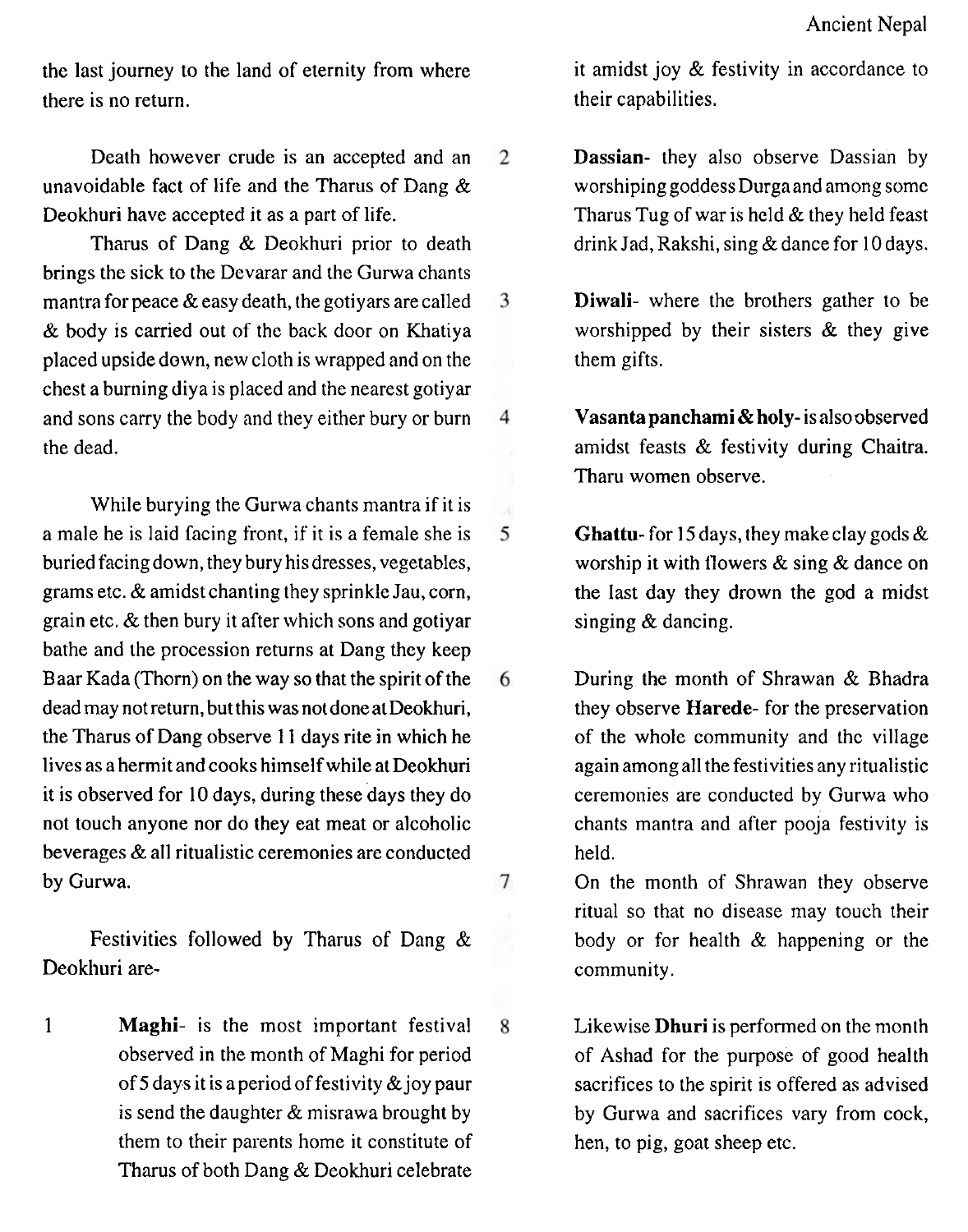- **9** They also perfom1 **Ranje pooja-** this is conducted by Gurwa for the purpose of avoiding epidemics at community level.
- 10 During the monthofMangshir- they perform the ritual or festival of **Lwaghi** for the purpose of ample crop and good harvest ritualistic conditions is performed by the gurwa & sacrifices of fowl & pig is offered. Another important festivity, which brings about social cohesion amount Tharus is the festivity of.
- 11 **Gadimai pooja-** which is performed after every five years, Tharus from all parts gather at the temple & pooja aja is done. Recently during this festivity 5,000 buffaloes, countless numbers of hen, cock, goat sheep were slaughtered in name of religion. This is performed for peace & prosperity of the community imagine what, wastage ofwealth and bloodshed in the name of religion but then who can change it? It is tradition followed from generation to generation, which was probably simples earlier with every little sacrifices but with modernization it has taken a complex form.
- 12 There is also another festivity known as **Sanu gadimai pooja-** which is performed annually, sacrifices are offered again for purpose of health wealth & happiness.
- 13 Other festivities are worship of **Musaniyamai Amodai-** for the purpose of health wealth and happiness and in all ritualistic condition the Gurwa piays signification role.

#### **Conclusion**

These animistic beliefs and ritualistic practices and festivity are associated with their daily life, it provides these Tharus strength & power to survive against hardship of life and harsh nature infact like in all ages these Tharus to have wished or hoped to benefit long life, good health, children, ample rain, good harvest, multiplication of cattle or for the admission or the soul to heavenly abode in conduction of these ritualistic beliefs and practices by worship of such deities or spirits who in return provide them & bless them with above mentioned aspects, themedium ofcommunication between spirit & man is the Gurwa, all these beliefs, practices have helped in fulfilling their needs.

In fact their whole life structure is guided by these animistic religious beliefs & practices it has provided them with strength, power and helps in bringing about social unity and harmony and social order in the lives of these Tharus.

NOTE- Since most of the materials are first hand collection therefore very little reference are mentioned.

| 1. Fetish            | dwelling place of spirits                                                   |
|----------------------|-----------------------------------------------------------------------------|
| 2. Goan              | the village                                                                 |
| 3. Anna              | rice grain                                                                  |
| 4. Dehari            | place to store rice, made of<br>mud prevalent only among<br>Tharu community |
| 5. Kutcho<br>6. Than | broom<br>a religious place                                                  |
|                      |                                                                             |